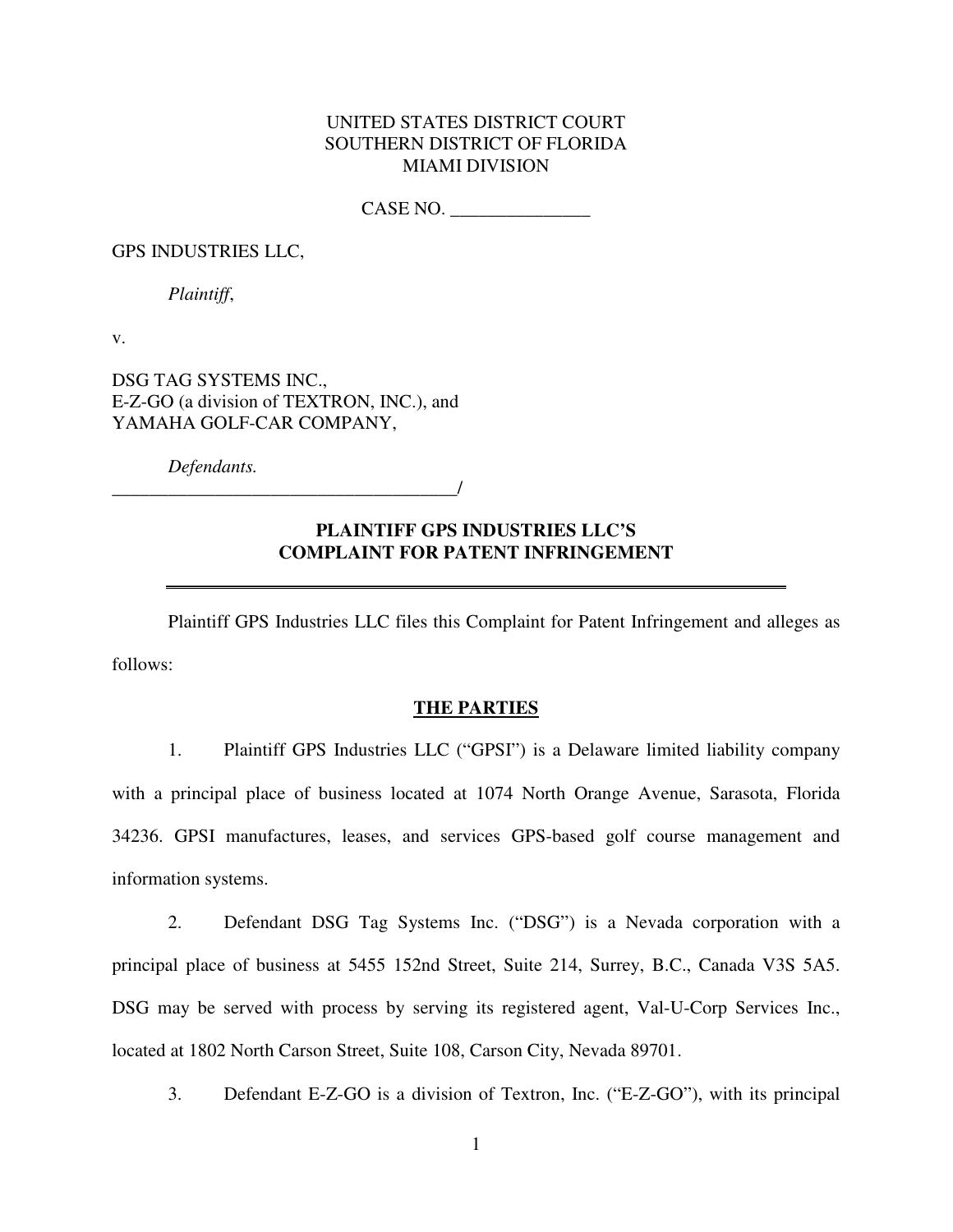place of business at 1451 Marvin Griffin Road, Augusta Georgia 30906. Textron, Inc., is a Delaware corporation with a principal place of business at 40 Westminster Street, Providence, Rhode Island 02903. E-Z-GO may be served with process by serving Textron, Inc.'s registered agent in Florida, CT Corporation System, located at 1200 S. Pine Island Road, Plantation, Florida 33324.

4. Defendant Yamaha Golf-Car Company ("YAMAHA") is a Georgia corporation with a principal place of business at 1000 Georgia Highway 34 East, Newnan, Georgia 30265. YAMAHA may be served with process by serving its registered agent in Florida, Corporation Service Company, located at 1201 Hays Street, Tallahassee, Florida 32301.

5. DSG, E-Z-GO and YAMAHA are collectively referred to herein as "DEFENDANTS." The term "DEFENDANTS" also includes the DEFENDANTS' employees, agents, and all other persons or entities that the DEFENDANTS direct and/or control.

#### **THE PATENTS**

#### **United States Patent No. 5,438,518**

6. On August 1, 1995, U.S. Patent No. 5,438,518, entitled "Player Positioning and Distance Finding System" ("the '518 patent") was duly and legally issued. A true and correct copy of the '518 patent is attached as Exhibit A.

7. On or about October 27, 2008, a reexamination of the '518 patent by the United States Patent and Trademark Office ("PTO") was requested by a third party. The PTO granted the request for reexamination and reexamined the '518 patent.

8. On or about October 6, 2010, the reexamination proceedings concluded with the PTO issuing a Notice of Intent to Issue a Reexamination Certificate confirming that all claims of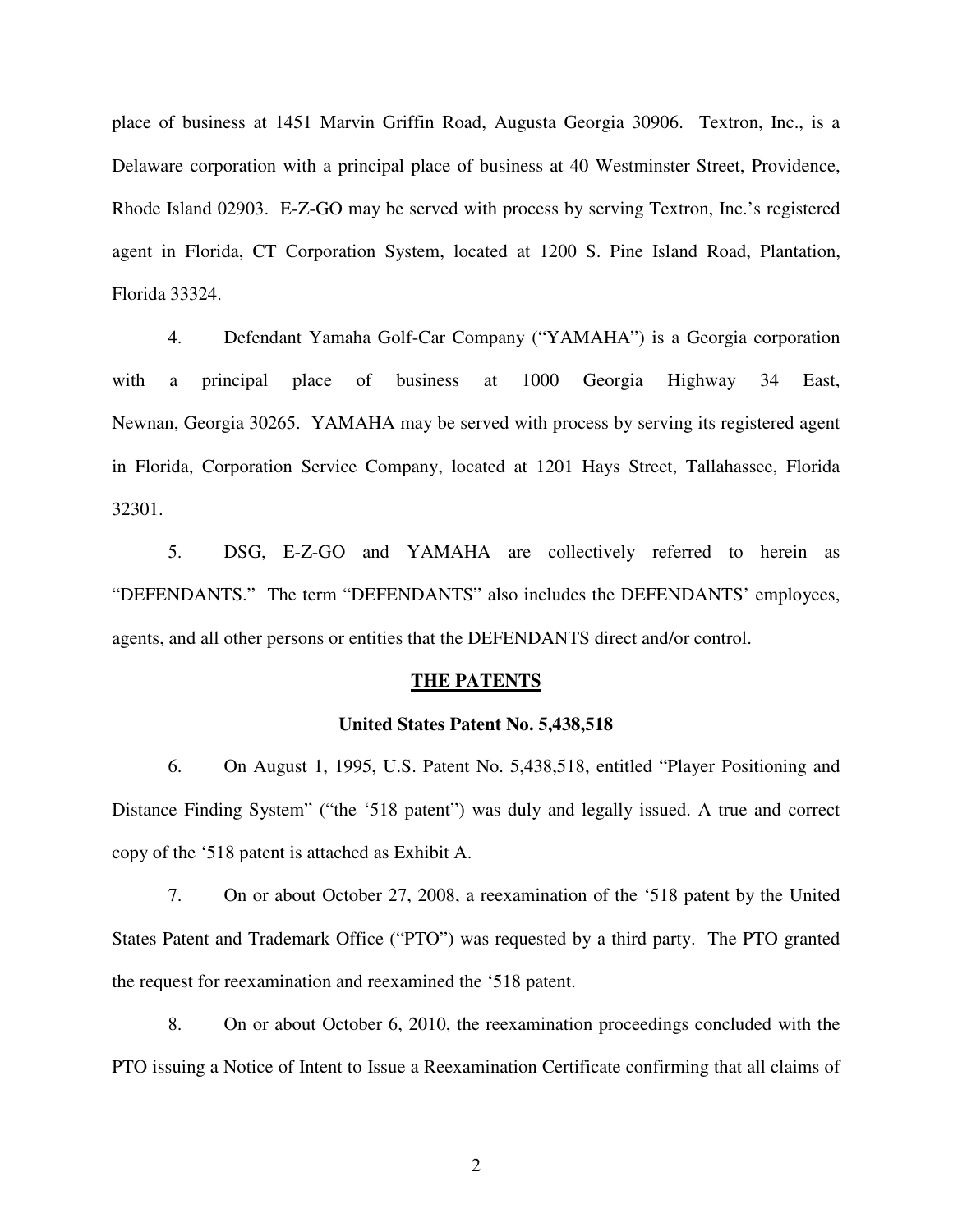the '518 patent that were subject to the reexamination were determined to be patentable as amended.

9. On January 18, 2011, the PTO issued Ex Parte Reexamination Certificate (7989<sup>th</sup>) for U.S. Patent No. 5,438,518, entitled "Player Positioning and Distance Finding System." A true and correct copy of the Ex Parte Reexamination Certificate (along with a Certificate of Correction) is attached as Exhibit B.

10. Pursuant to 35 U.S.C. § 282, the '518 patent is presumed valid.

11. GPSI is the owner by assignment of the '518 patent and has all substantial rights in and to the '518 patent, including the right to sue and collect damages for past, present, and future infringement of the '518 patent.

12. The '518 patent generally relates to methods and systems for GPS-based golf course distance measuring and tracking.

#### **U.S. Patent No. 5,685,786**

13. On November 11, 1997, U.S. Patent No. 5,685,786, entitled "Passive Golf Information System and Method" ("the '786 patent" and collectively with the '518 patent, "the patents in suit") was duly and legally issued. A true and correct copy of the '786 patent is attached as Exhibit C.

14. On or about October 13, 2008, a reexamination of the '786 patent by PTO was requested by a third party. The PTO granted the request for reexamination and reexamined the '786 patent.

15. On or about January 11, 2010, the reexamination proceedings concluded with the PTO issuing a Notice of Intent to Issue a Reexamination Certificate confirming that all claims of the '786 patent that were subject to the reexamination were determined to be patentable as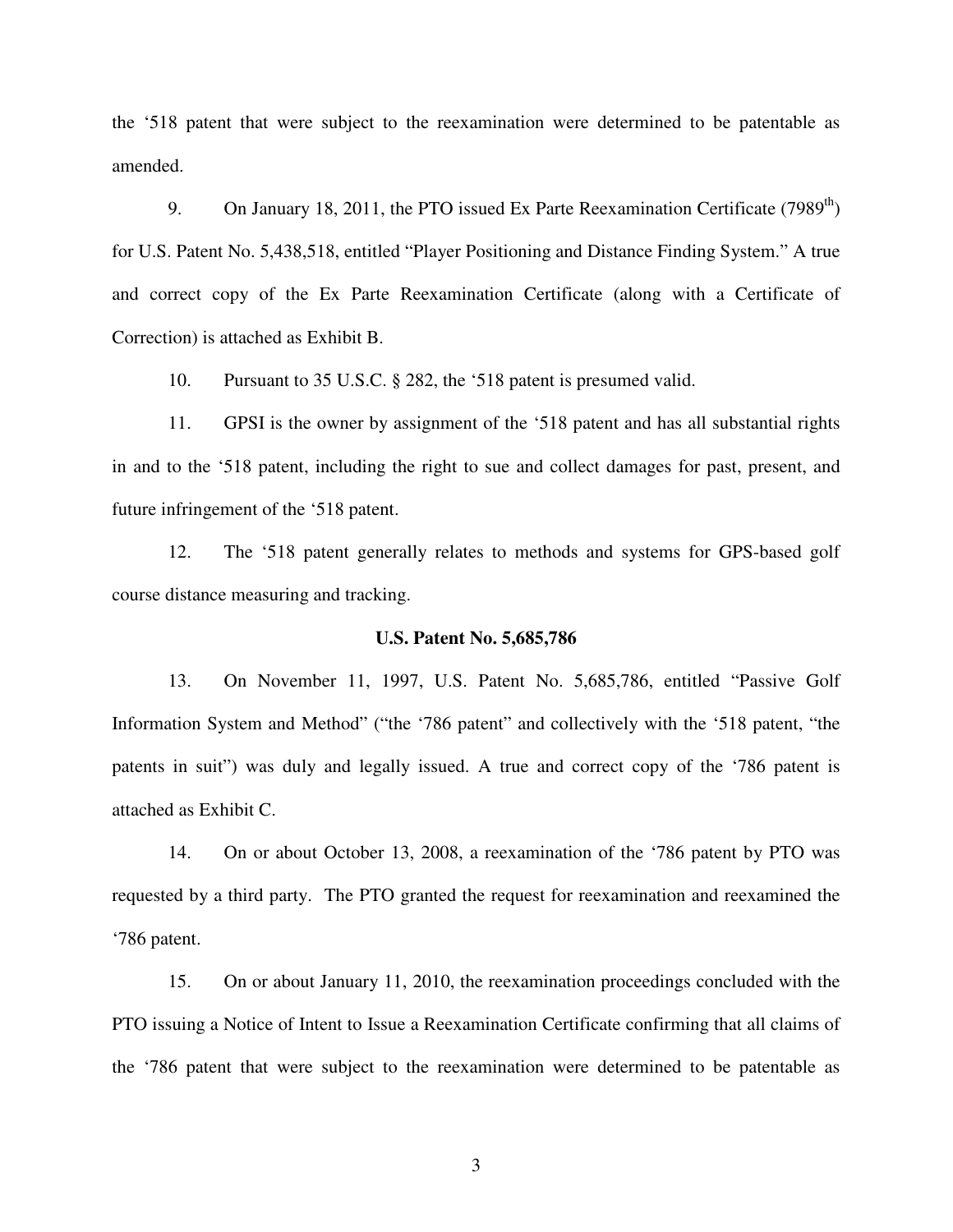amended.

16. On February 8, 2011, the PTO issued Ex Parte Reexamination Certificate  $(8011<sup>th</sup>)$ for U.S. Patent No. 5,685,786, entitled "Passive Golf Information System." A true and correct copy of the Ex Parte Reexamination Certificate for the '786 patent is attached as Exhibit D.

17. Pursuant to 35 U.S.C. § 282, the '786 patent is presumed valid.

18. GPSI is the owner by assignment of the '786 patent and has all substantial rights in and to the '786 patent, including the right to sue and collect damages for past, present, and future infringement of the '786 patent.

19. The '786 patent generally relates to systems for GPS-based golf course distance measuring, tracking and advertising platforms.

#### **JURISDICTION AND VENUE**

20. This action arises under the patent laws of the United States, Title 35 United States Code, particularly §§ 271, 281, 283, 284 and 285. This Court has subject matter jurisdiction over this claim for patent infringement under 28 U.S.C. §§ 1331 and 1338(a). Venue is proper in this Court under Title 28 United States Code §§ 1391 and 1400(b).

21. The Court has personal jurisdiction over DSG, E-Z-GO and YAMAHA because, upon information and belief, each DEFENDANT has: minimum contacts within the State of Florida and the Southern District of Florida; purposefully availed itself of the privileges of conducting business in the State of Florida and in the Southern District of Florida; sought protection and benefit from the laws of the State of Florida; transacted business (and continues to transact business) within the State of Florida and within the Southern District of Florida, including but not limited to, making, using, selling, offering to sell, and/or leasing products as described and claimed in the patents in suit; and because GPSI's causes of action arise directly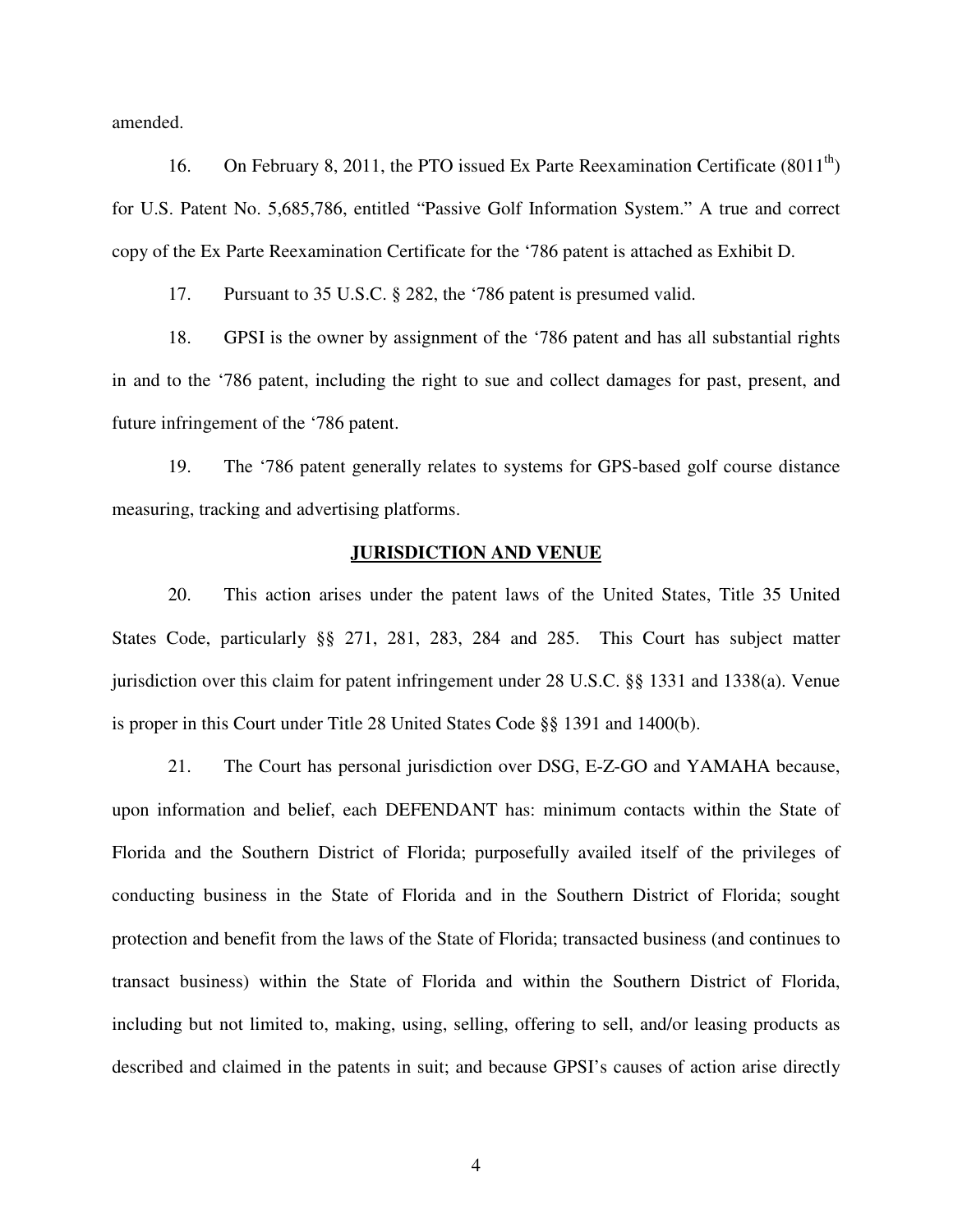from DEFENDANTS' business contacts and other activities in the State of Florida and in the Southern District of Florida.

### **THE ACCUSED PRODUCTS**

22. DSG is an original design manufacturer and marketer of GPS/Wireless-based hardware and software, including GPS-based range finder and cart management systems marketed under the trade names of the "TAG TEXT" and the "TAG TOUCH" (collectively referred to herein as the "DSG Rangefinder Systems"). The "TAG TOUCH" also serves as an advertising platform for products and/or services.

23. Upon information and belief, E-Z-GO and YAMAHA have entered into strategic partnership agreements with DSG for the sale and co-marketing of the DSG Rangefinder Systems in the United States and globally.

#### **COUNT 1 – PATENT INFRINGEMENT**

#### **DSG's Direct Infringement of the '518 Patent**

24. DSG has infringed and continues to directly infringe, either literally or by equivalents, at least claims 33 and 41 of the '518 patent by making, using, selling, offering to sell, leasing, offering to lease, importing, and/or exporting one or more of the DSG Rangefinder Systems.

#### **DSG's Inducement of Infringement of the '518 Patent**

25. In addition to its direct infringement of the '518 patent, DSG has infringed and continues to infringe the '518 patent by actively inducing direct infringement, either literally or by equivalents, of at least claims 33 and 41 of the '518 patent, by the public, DSG's distributors, DSG's retailers, DSG's partners, DSG's website users, customers, and/or end users who import,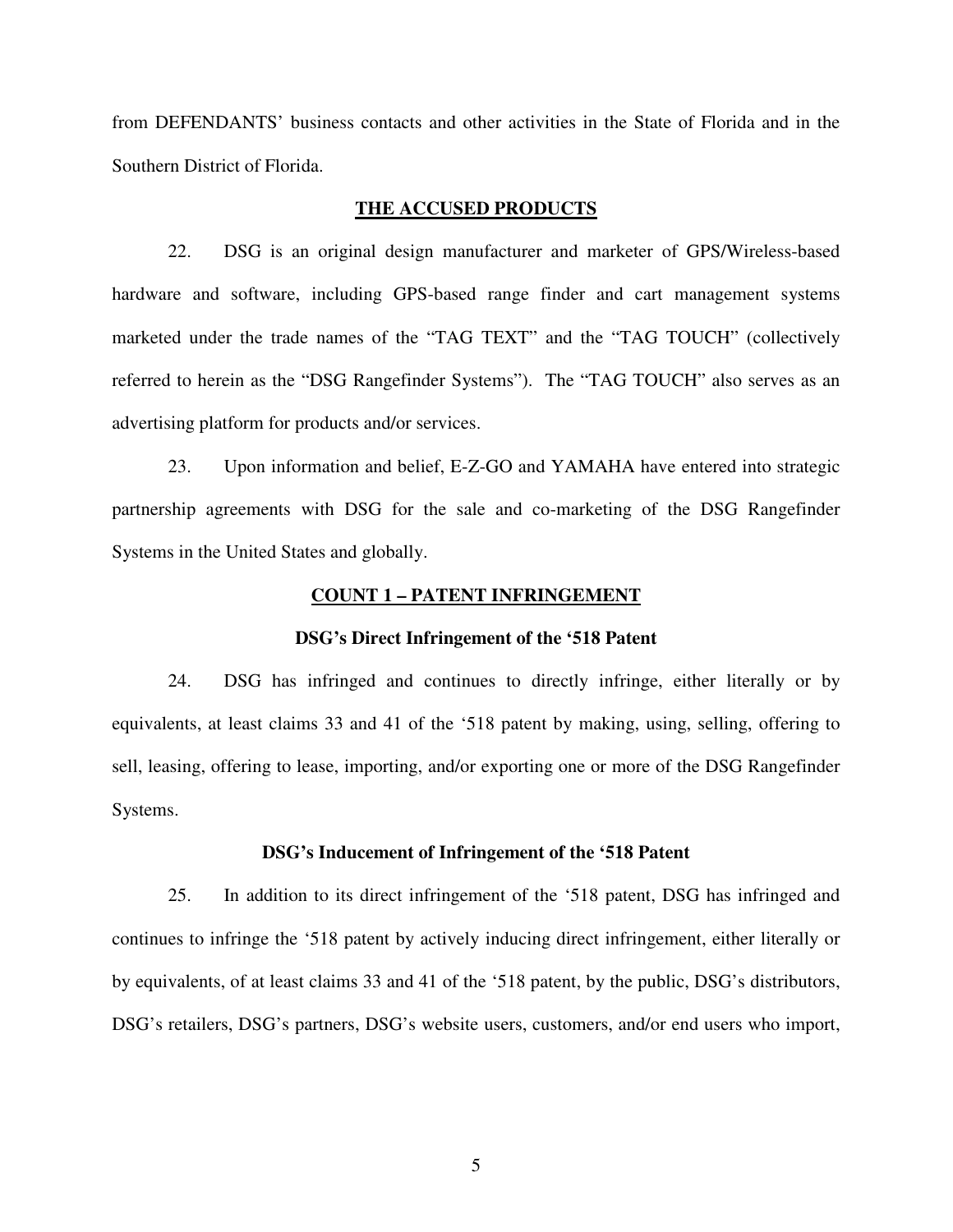export, make, use, sell, offer to sell, lease and/or offer to lease one or more of the DSG Rangefinder Systems.

26. DSG had actual knowledge of the '518 patent prior to the filing of this complaint.

27. DSG's Vice President of Sales, Robert Silzer, Jr., was formerly the President of ProShot Golf, Inc., a former owner of the rights, title and interest in and to the '518 patent. On December 20, 2001, Mr. Silzer, acting in his capacity of President for ProShot Golf, Inc., executed an assignment that assigned the rights, title and interest in and to the '518 patent (among other patents) to ProShot Investors, LLC. Mr. Silzer had actual knowledge of the '518 patent while employed at ProShot Golf, Inc.

28. DSG's Chief Executive Officer, Robert Silzer, Sr., was employed by GPS Industries, Inc. from approximately 1997 to 2007, and served as GPS Industries, Inc.'s Chief Executive Officer from 2001 to November 2007. On or about July 11, 2006, Mr. Silzer, acting in his capacity of Chief Executive Officer of GPS Industries, Inc., acquired the '518 patent from ProShot Investors, LLC. GPS Industries, Inc. became the owner of the rights, title and interest in and to the '518 patent during the time Mr. Silzer was employed with GPS Industries, Inc. Mr. Silzer had actual knowledge of the '518 patent while employed at GPS Industries, Inc.

29. DSG's President, Mr. Alex Doaga, was employed by GPS Industries, Inc., from approximately 2001to July 2008. Mr. Doaga served as the Executive Vice President, Chief Technology Officer of GPS Industries, Inc. Mr. Doaga had actual knowledge of the '518 patent while employed at GPS Industries, Inc.

30. DSG has, since its inception and by virtue of its employment of Mr. Silzer and/or Mr. Dodaga, been aware of and had actual knowledge of the '518 patent. Despite this knowledge, DSG has continued to intentionally, actively, knowingly and willfully advertise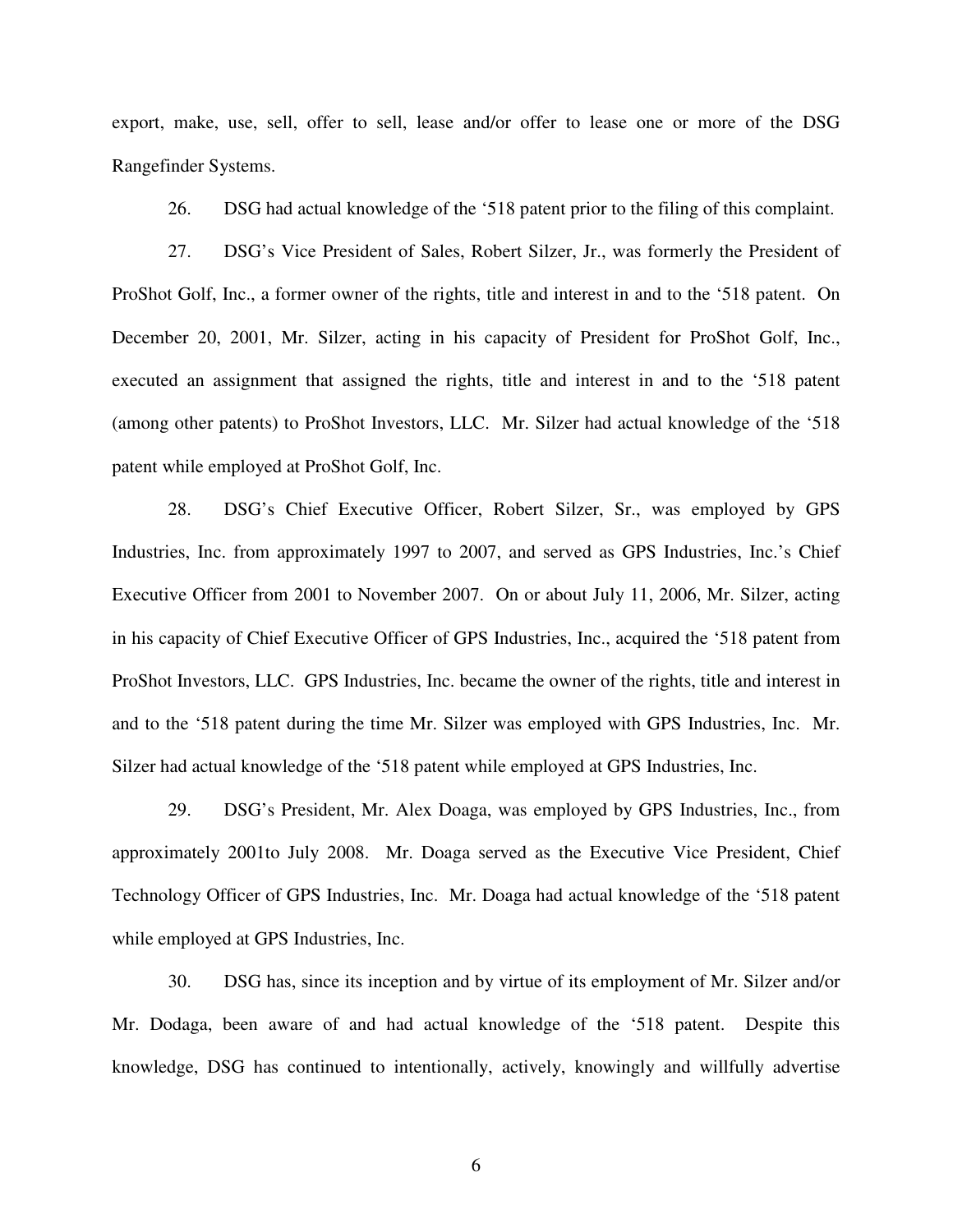about, import, export, sell, offer to sell, lease, and/or offer to lease one or more of the DSG Rangefinder Systems in or into the United States, at least through its own website, http://www.dsgtag.com/index.html, and its strategic sales and co-marketing partners, including but not limited to, E-Z-GO and YAMAHA.

31. Since becoming aware of the '518 patent, DSG's advertising and sales of one or more of the DSG Rangefinder Systems have intentionally, actively, knowingly and willfully contained and continue to contain instructions, directions, suggestions, and/or invitations that intentionally, actively, knowingly and willfully invite, entice, lead on, influence, prevail on, move by persuasion, cause, and/or influence the public, DSG's distributors, DSG's retailers, DSG's strategic partners, including but not limited to, E-Z-GO and YAMAHA, DSG's website users, customers, and/or end users to import, export, make, use, sell, offer to sell, lease, and/or offer to lease one or more of the DSG Rangefinder Systems, and/or use one or more of the DSG Rangefinder Systems to practice the inventions claimed in the '518 patent, and thus directly infringe the '518 patent, either literally or by equivalents.

32. Since becoming aware of the '518 patent, DSG was willfully blind, knew, or should have known that its distributors', retailers', strategic partners', including but not limited to, E-Z-GO and YAMAHA, website users', customers', end users', and/or the public's acts relative to importing, exporting, making, using, selling, offering to sell, leasing, and/or offering to lease one or more of the DSG Rangefinder Systems, and/or using one or more of the DSG Rangefinder Systems to practice the inventions claimed in the '518 patent, directly infringe the '518 patent, either literally or by equivalents. For these reasons, DSG is liable for inducing infringement of the '518 patent.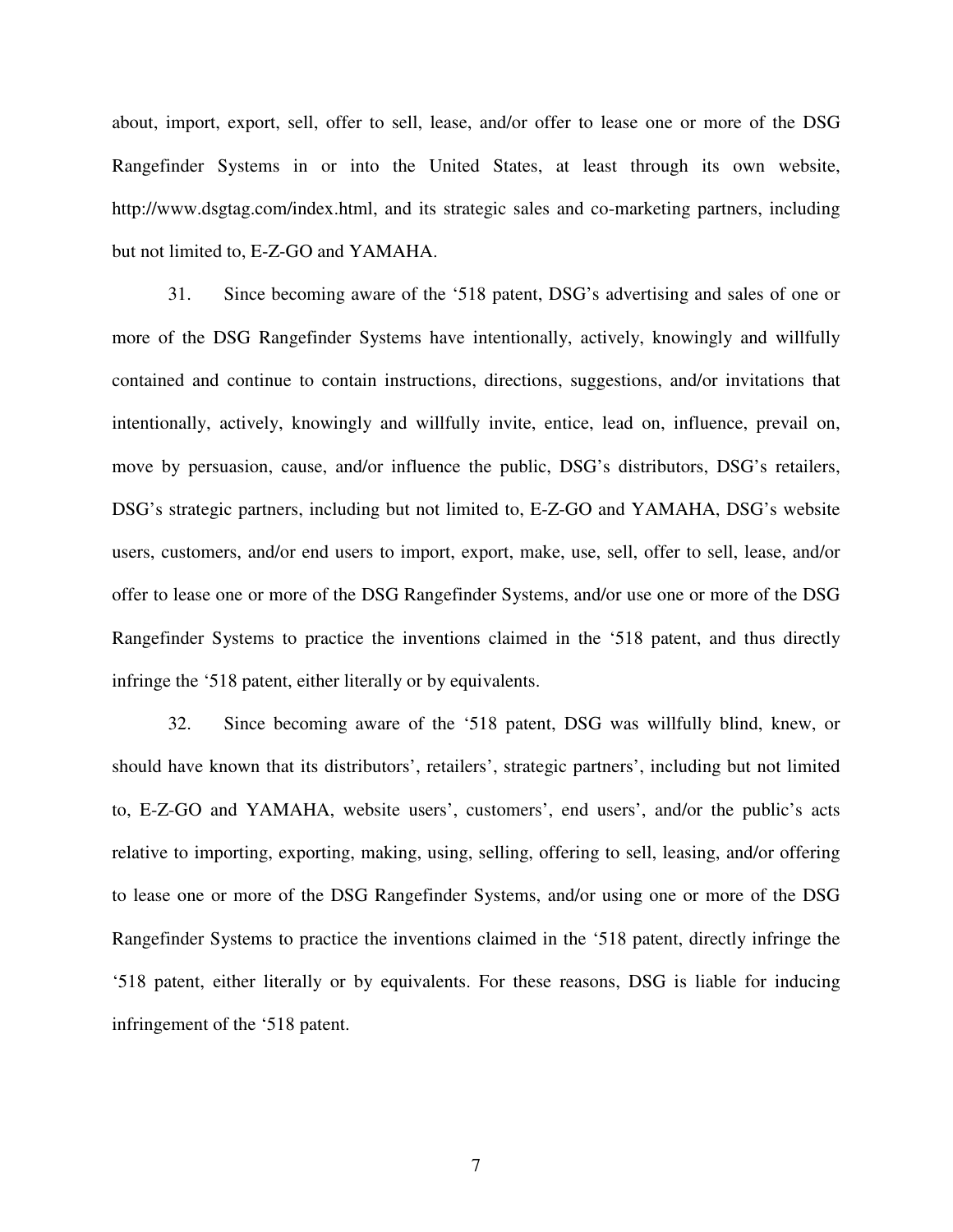#### **DSG's Contributory Infringement of the '518 Patent**

33. The DSG Rangefinder Systems and the components thereof imported, exported, sold, made, operated, and/or serviced by DSG constitute a material part of the inventions claimed in the '518 patent and are not staple articles or commodities of commerce suitable for substantial non-infringing use.

34. Since becoming aware of the '518 patent, DSG was willfully blind, knew, or should have known that the DSG Rangefinder Systems and the components thereof were especially made and/or especially adapted for use in infringing the '518 patent.

35. Since becoming aware of the '518 patent, DSG was willfully blind, knew, or should have known that the DSG Rangefinder Systems and the components thereof were not a staple article or commodity of commerce suitable for substantial noninfringing use.

36. By selling, offering to sell, leasing, offering to lease, or importing into the United States one or more of the DSG Rangefinder Systems and the components thereof, DSG has contributed to the infringement of distributors, retailers, strategic partners, including but not limited to, E-Z-GO and YAMAHA, customers, and/or end-users who import, export, sell, offer for sale, lease, offer to lease, purchase, make, and/or use one or more of the DSG Rangefinder Systems to practice the inventions claimed in the '518 patent, and thus directly infringe these patents, either literally or by the doctrine of equivalents.

37. DSG was willfully blind, knew, or should have known that its actions would contribute to the direct infringement, either literally or by equivalents, of at least claims 33 and 41 of the '518 patent by distributors, retailers, customers, strategic partners, including but not limited to, E-Z-GO and YAMAHA, and/or end-users who import, export, sell, offer for sale,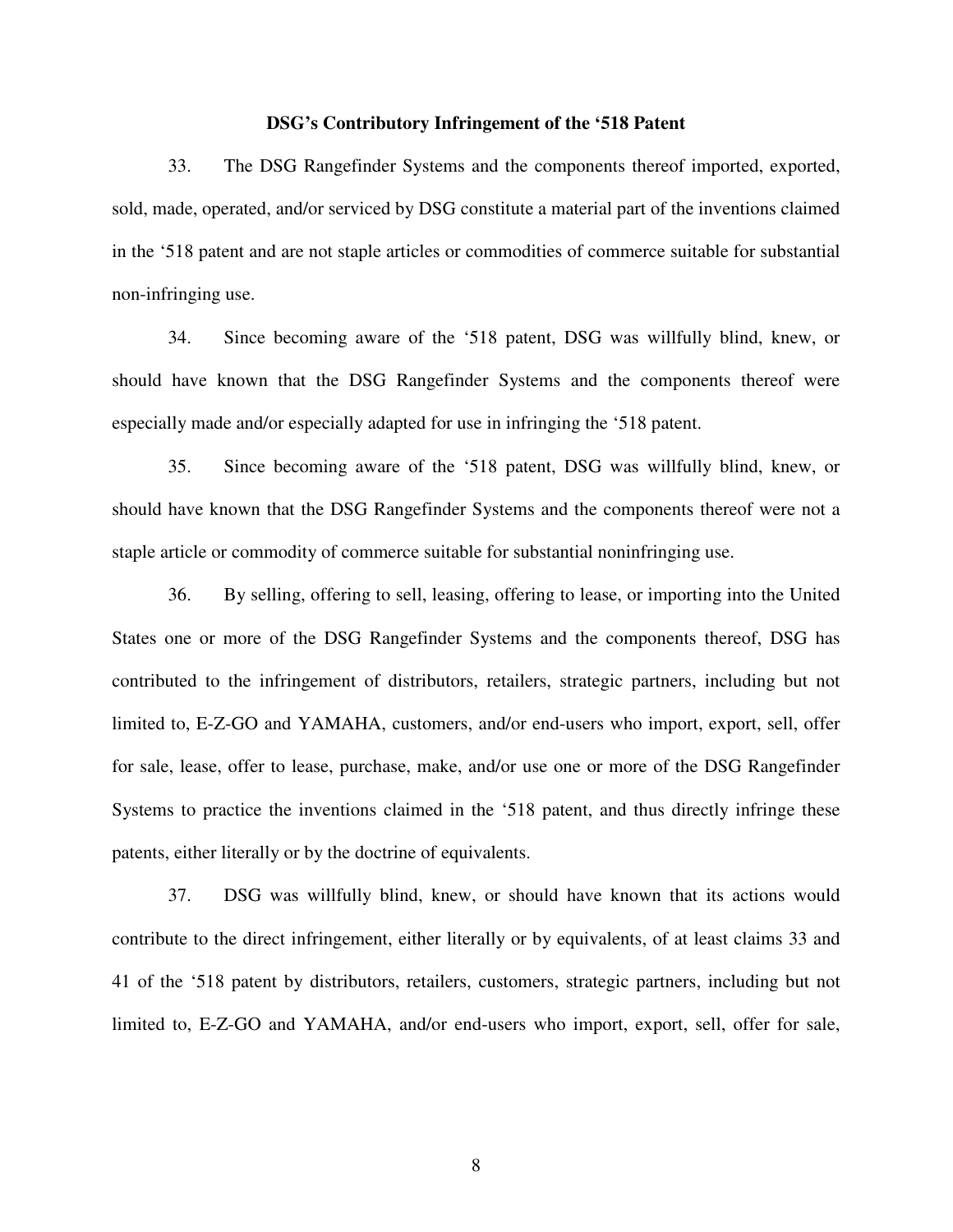lease, offer to lease, purchase, make, and/or use one or more of the DSG Rangefinder Systems. For these reasons, DSG is liable for contributing to the infringement of the '518 patent.

### **E-Z-GO's Direct Infringement of the '518 Patent**

38. E-Z-GO has infringed and continues to directly infringe, either literally or by equivalents, at least claims 33 and 41 of the '518 patent by making, using, selling, offering to sell, leasing, offering to lease, importing, and/or exporting one or more of the DSG Rangefinder Systems.

#### **E-Z-GO's Inducement of Infringement of the '518 Patent**

39. In addition to its direct infringement of the '518 patent, E-Z-GO has infringed and continues to infringe the '518 patent by actively inducing direct infringement, either literally or by equivalents, of at least claims 33 and 41 of the '518 patent, by the public, E-Z-GO's distributors, E-Z-GO's retailers, E-Z-GO's strategic partners, including but not limited to DSG, E-Z-GO's customers, and/or end users who import, export, make, use, sell, offer to sell, lease and/or offer to lease one or more of the DSG Rangefinder Systems.

40. E-Z-GO had actual knowledge of the '518 prior to the filing of this complaint.

41. E-Z-GO entertained the notion of acquiring ParView, Inc., in 2000, a former owner of all rights, title and interest in and to the '518 patent. As part of E-Z-GO's diligence, E-Z-GO requested assignments of the '518 patent and other documents related to the '518 patent. E-Z-GO requested this information by and through Mr. Bill Robson, E-Z-GO's Director of Marketing. ParView provided E-Z-GO with the information E-Z-GO requested regarding the '518 patent. E-Z-GO had actual knowledge of the '518 patent as early as May 2000.

42. E-Z-GO has, since at least 2000, been aware of the '518 patent and has continued to intentionally, actively, knowingly, and willfully advertise about, import, export, sell, or offer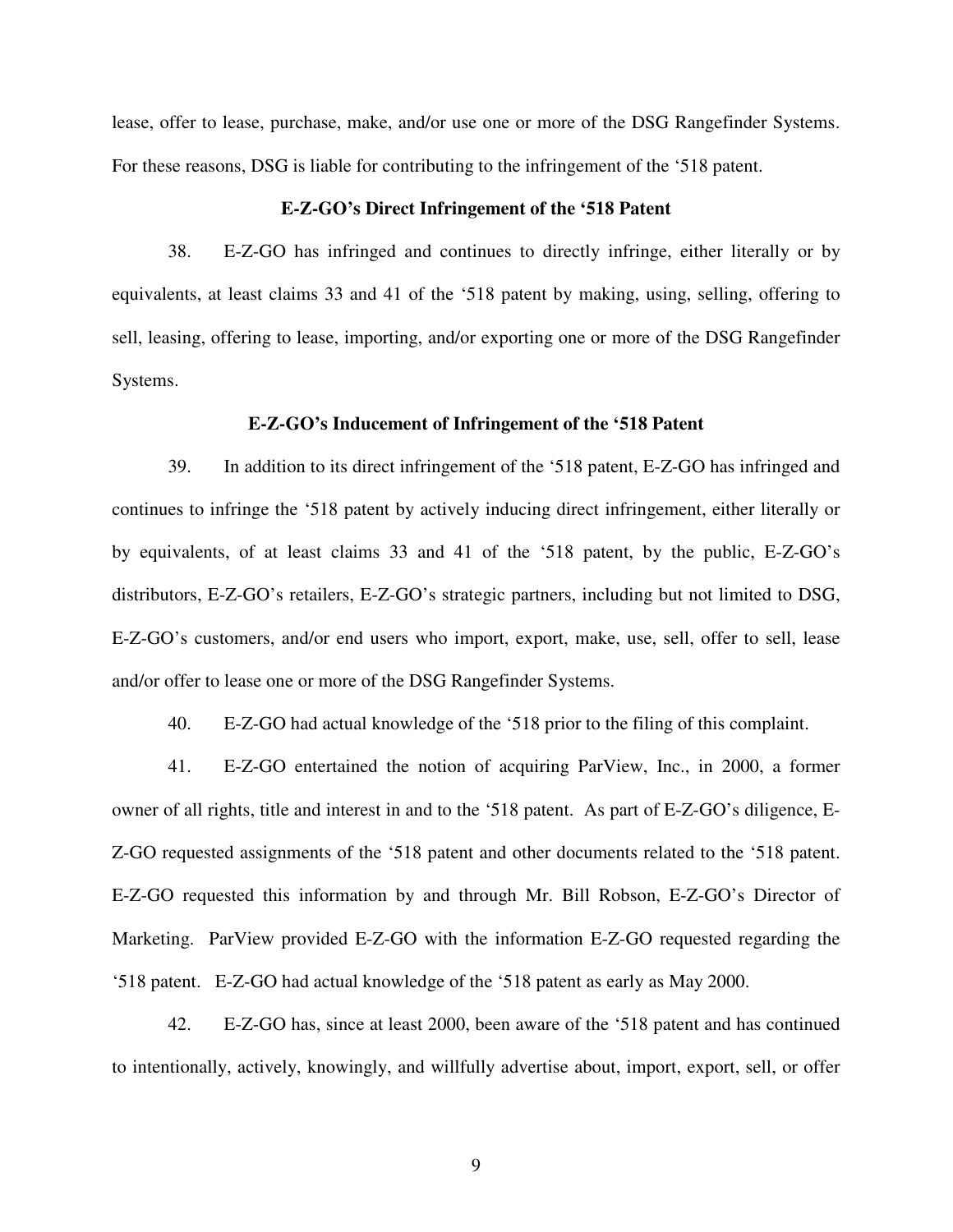to sell, lease, and/or offer to lease one or more of the DSG Rangefinder Systems in or into the United States, at least through its direct marketing efforts and those of its strategic partners, including but not limited to, DSG.

43. Since becoming aware of the '518 patent, E-Z-GO's advertising and sales of one or more of the DSG Rangefinder Systems have intentionally, actively, knowingly, and willfully contained and continue to contain instructions, directions, suggestions, and/or invitations that intentionally, actively, knowingly, and willfully invite, entice, lead on, influence, prevail on, move by persuasion, cause, and/or influence the public, E-Z-GO's distributors, E-Z-GO's retailers, E-Z-GO's strategic partners, including but not limited to, DSG, E-Z-GO**'s** customers, and/or end users to import, export, make, use, sell, offer to sell, lease and/or offer to lease one or more of the DSG Rangefinder Systems, and/or using one or more of the DSG Rangefinder Systems to practice the inventions claimed in the '518 patent, and thus directly infringe these patents, either literally or by equivalents.

44. Since becoming aware of the '518 patent, E-Z-GO was willfully blind, knew, or should have known that its distributors', retailers', strategic partners', including but not limited to, DSG, customers', end users', and/or the public's acts relative to importing, exporting, making, using, selling, and/or offering to sell one or more of the DSG Rangefinder Systems, and/or using one or more of the DSG Rangefinder Systems to practice the inventions claimed in the '518 patent, directly infringe the '518 patent, either literally or by equivalents. For these reasons, E-Z-GO is liable for inducing infringement of the '518 patent.

## **E-Z-GO's Contributory Infringement of the '518 Patent**

45. The DSG Rangefinder Systems and the components thereof imported, exported, sold, offered for sale, leased, offered for lease, made, operated, and/or serviced by E-Z-GO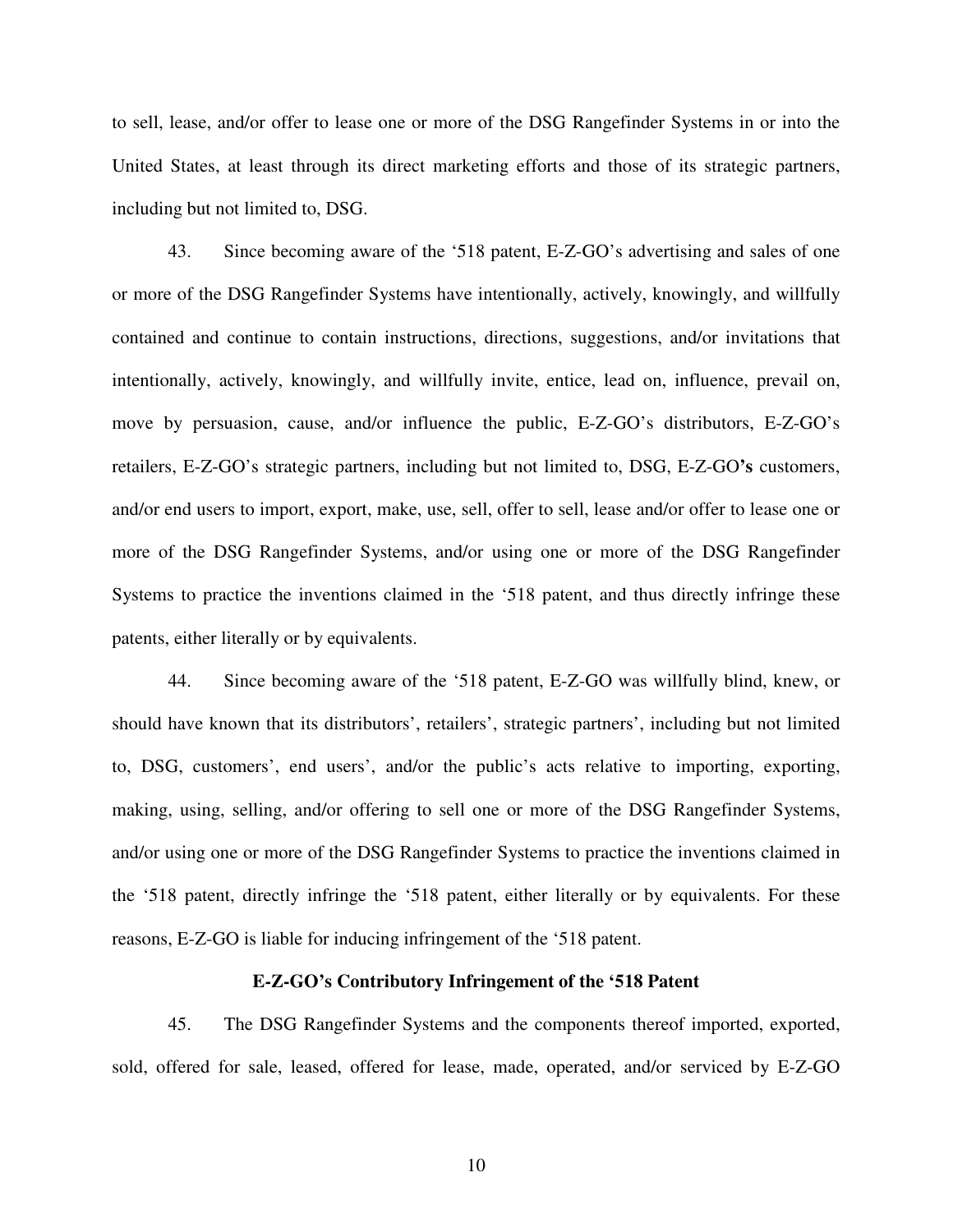constitute a material part of the inventions claimed in the '518 patent and are not staple articles or commodities of commerce suitable for substantial non-infringing use.

46. Since becoming aware of the '518 patent, E-Z-GO was willfully blind, knew, or should have known that the DSG Rangefinder Systems and the components thereof were especially made and/or especially adapted for use in infringing the '518 patent.

47. Since becoming aware of the '518 patent, E-Z-GO was willfully blind, knew, or should have known that the DSG Rangefinder Systems and the components thereof were not a staple article or commodity of commerce suitable for substantial noninfringing use.

48. By selling, offering to sell, leasing, offering to lease, importing into the United States or exporting from the United States, one or more of the DSG Rangefinder Systems and the components thereof, E-Z-GO has contributed to the infringement of distributors, retailers, strategic partners, including but not limited to, DSG, customers, and/or end-users who import, export, sell, offer for sale, lease, offer for lease purchase, make, and/or use one or more of the DSG Rangefinder Systems, and/or using one or more of the DSG Rangefinder Systems to practice the inventions claimed in the '518 patent, and thus directly infringe these patents, either literally or by the doctrine of equivalents.

49. E-Z-GO was willfully blind, knew, or should have known that its actions would contribute to the direct infringement, either literally or by equivalents, of at least claims 33 and 41 of the '518 patent by distributors, retailers, customers, strategic partners, including but not limited to, DSG, and/or end-users who import, export, sell, offer for sale, lease, offer for lease, purchase, make, and/or use one or more of the DSG Rangefinder Systems. For these reasons, E-Z-GO is liable for contributing to the infringement of the '518 patent.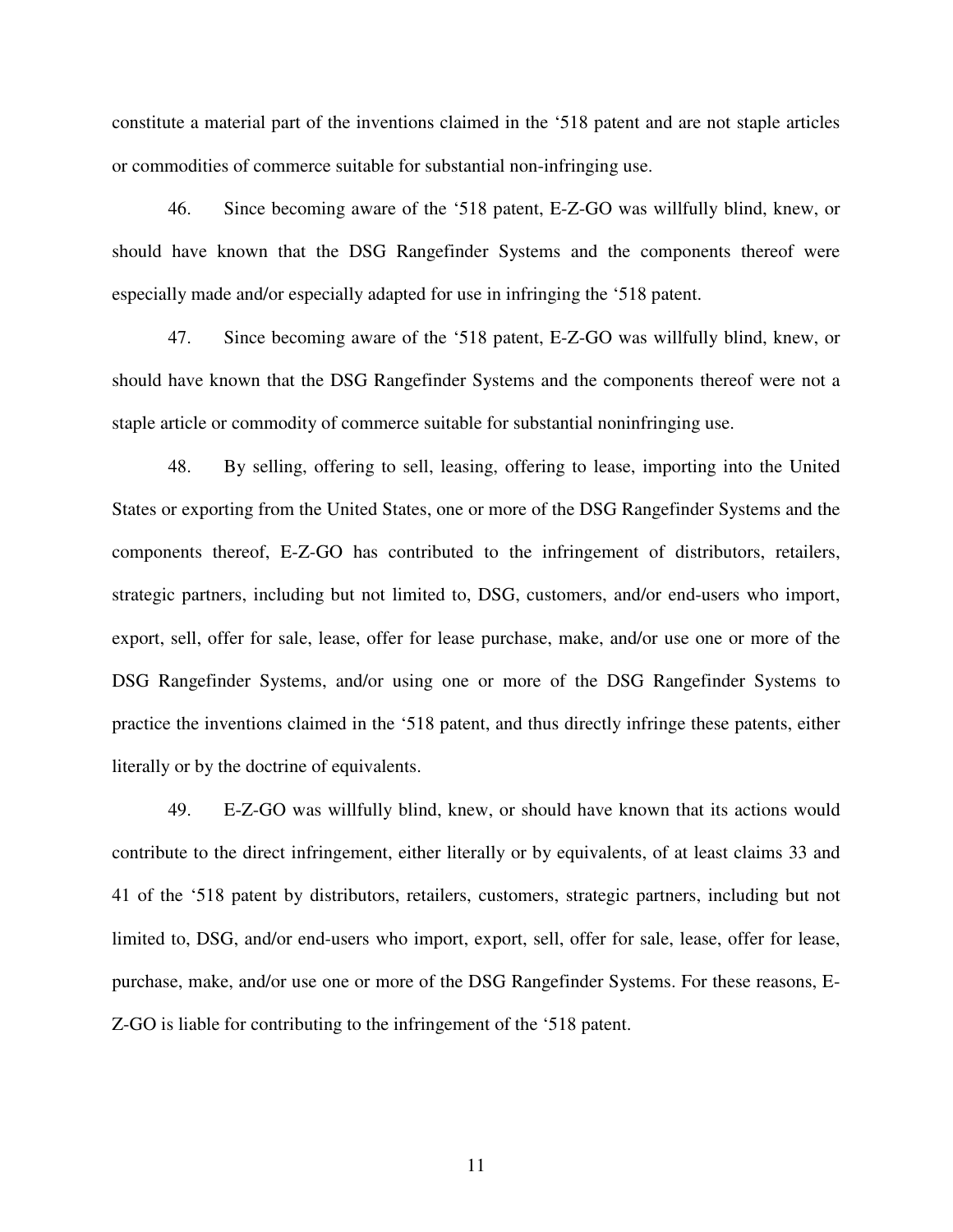#### **YAMAHA's Direct Infringement of the '518 Patent**

50. YAMAHA has infringed and continues to directly infringe, either literally or by equivalents, at least claims 33 and 41 of the '518 patent by making, using, selling, offering to sell, leasing, offering to lease, importing, and/or exporting one or more of the DSG Rangefinder Systems.

## **YAMAHA's Inducement of Infringement of the '518 Patent**

51. In addition to its direct infringement of the '518 patent, YAMAHA has infringed and continues to infringe the '518 patent by actively inducing direct infringement, either literally or by equivalents, of at least claims 33 and 41 of the '518 patent, by the public, YAMAHA's distributors, YAMAHA's retailers, YAMAHA's strategic partners, including but not limited to, DSG, YAMAHA's customers, and/or end users who import, export, make, use, sell, offer to sell, lease, and/or offer to lease one or more of the DSG Rangefinder Systems.

52. YAMAHA had actual knowledge of the '518 prior to the filing of this complaint.

53. YAMAHA entertained the notion of acquiring ParView, Inc., in 2001, a former owner of all rights, title and interest in and to the '518 patent. As part of YAMAHA's diligence, it was made aware of the entirety of ParView's patent portfolio, including the '518 patent.

54. YAMAHA has, since at least 2001, been aware of the '518 patent and has continued to intentionally, actively, knowingly, and willfully, advertise about, import, export, sell, offer to sell, lease, and/or offer to lease one or more of the DSG Rangefinder Systems in or into the United States, at least through its direct marketing efforts and those of its strategic partners, including but not limited to, DSG.

55. Since becoming aware of the '518 patent, YAMAHA's advertising and sales of one or more of the DSG Rangefinder Systems have intentionally, actively, knowingly and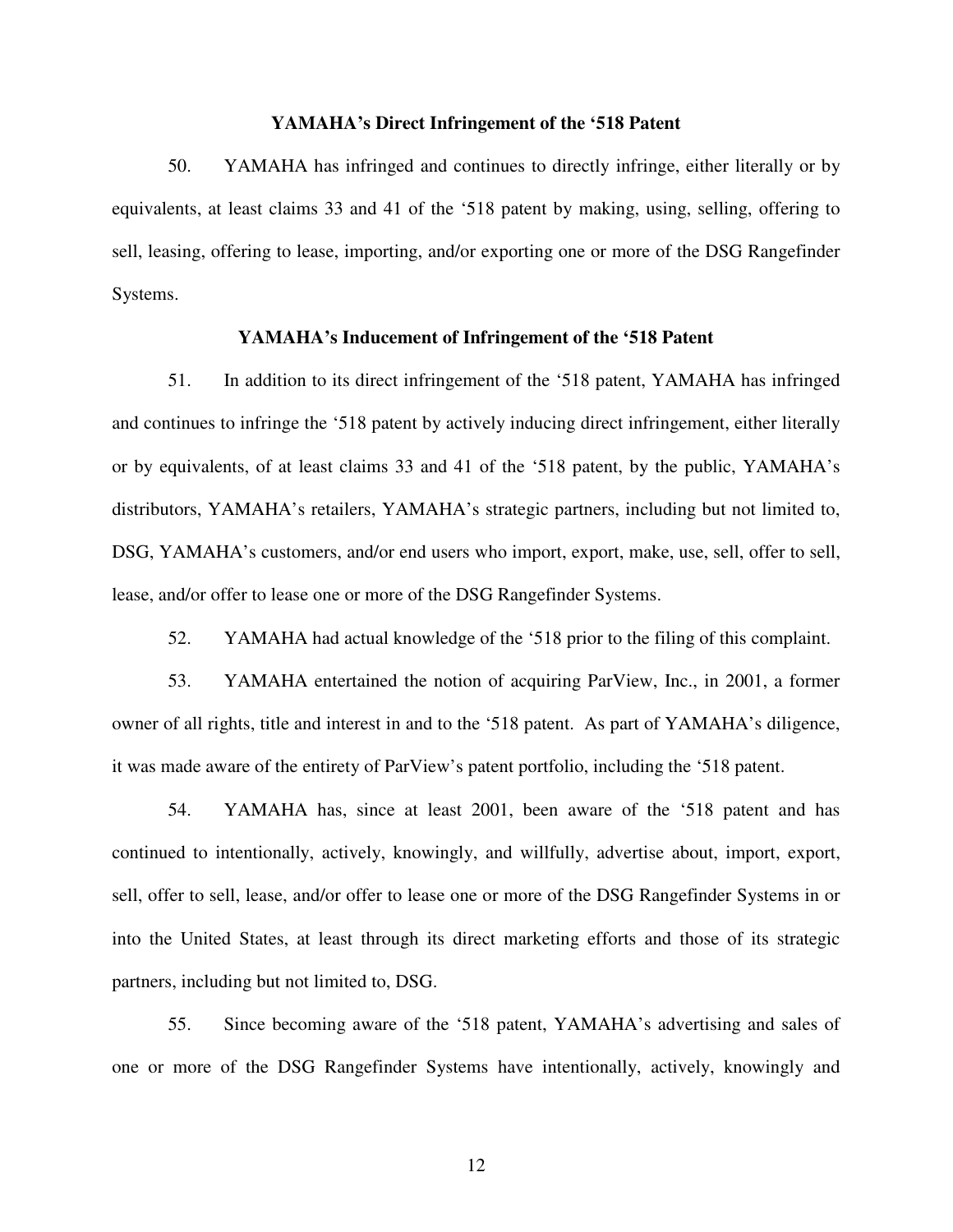willfully contained and continue to contain instructions, directions, suggestions, and/or invitations that intentionally, actively, and knowingly invite, entice, lead on, influence, prevail on, move by persuasion, cause, and/or influence the public, YAMAHA's distributors, YAMAHA's retailers, YAMAHA**'s** customers, and/or end users to import, export, make, use, sell, offer to sell, lease and/or offer to lease one or more of the DSG Rangefinder Systems to practice the inventions claimed in the '518 patent, and thus directly infringe these patents, either literally or by equivalents.

56. Since becoming aware of the '518 patent, YAMAHA was willfully blind, knew, or should have known that its distributors', retailers', strategic partners', including but not limited to, DSG, customers', end users', and/or the public's acts relative to importing, exporting, making, using, selling, offering to sell, leasing, and/or offering to lease one or more of the DSG Rangefinder Systems, and/or using one or more of the DSG Rangefinder Systems to practice the inventions claimed in the '518 patent, directly infringe the '518 patent, either literally or by equivalents. For these reasons, YAMAHA is liable for inducing infringement of the '518 patent.

### **YAMAHA's Contributory Infringement of the '518 Patent**

57. The DSG Rangefinder Systems and the components thereof imported, sold, made, operated, and/or serviced by YAMAHA constitute a material part of the inventions claimed in the '518 patent and are not staple articles or commodities of commerce suitable for substantial non-infringing use.

58. Since becoming aware of the '518 patent, YAMAHA was willfully blind, knew, or should have known that the DSG Rangefinder Systems and the components thereof were especially made and/or especially adapted for use in infringing the '518 patent.

59. Since becoming aware of the '518 patent, YAMAHA was willfully blind, knew,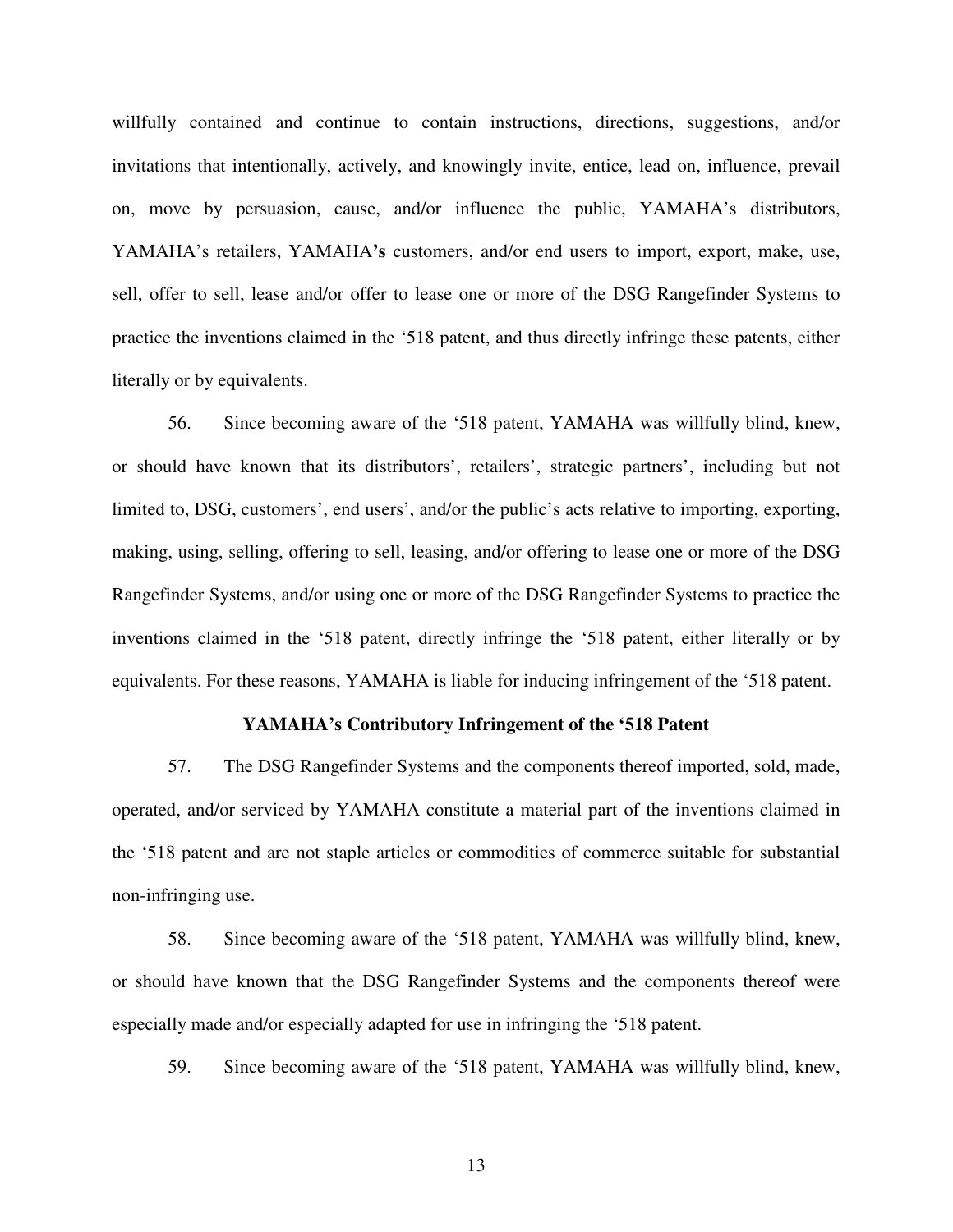or should have known that the DSG Rangefinder Systems and the components thereof were not a staple article or commodity of commerce suitable for substantial noninfringing use.

60. By selling, offering to sell, leasing, offering to lease, importing into the United States or exporting from the United States, one or more of the DSG Rangefinder Systems and the components thereof, YAMAHA has contributed to the infringement of distributors, retailers, strategic partners, including, but not limited to, DSG, customers, and/or end-users who import, sell, offer for sale, lease, offer for lease, purchase, make, and/or use one or more of the DSG Rangefinder Systems to practice the inventions claimed in the '518 patent, and thus directly infringe these patents, either literally or by the doctrine of equivalents.

61. YAMAHA was willfully blind, knew, or should have known that its actions would contribute to the direct infringement, either literally or by equivalents, of at least claims 33 and 41 of the '518 patent by distributors, retailers, customers, strategic partner, including, but not limited to, DSG, and/or end-users who import, export, sell, offer for sale, lease, offer for lease, purchase, make, and/or use one or more of the DSG Rangefinder Systems. For these reasons, YAMAHA is liable for contributing to the infringement of the '518 patent.

#### **COUNT 2 – PATENT INFRINGEMENT**

#### **DSG's Direct Infringement of the '786 Patent**

62. DSG has infringed and continues to directly infringe, either literally or by equivalents, at least claims 7 and 8 of the '786 patent by making, using, selling, offering to sell, leasing, offering to lease, importing, and/or exporting one or more of the TAG TOUCH DSG rangefinding systems.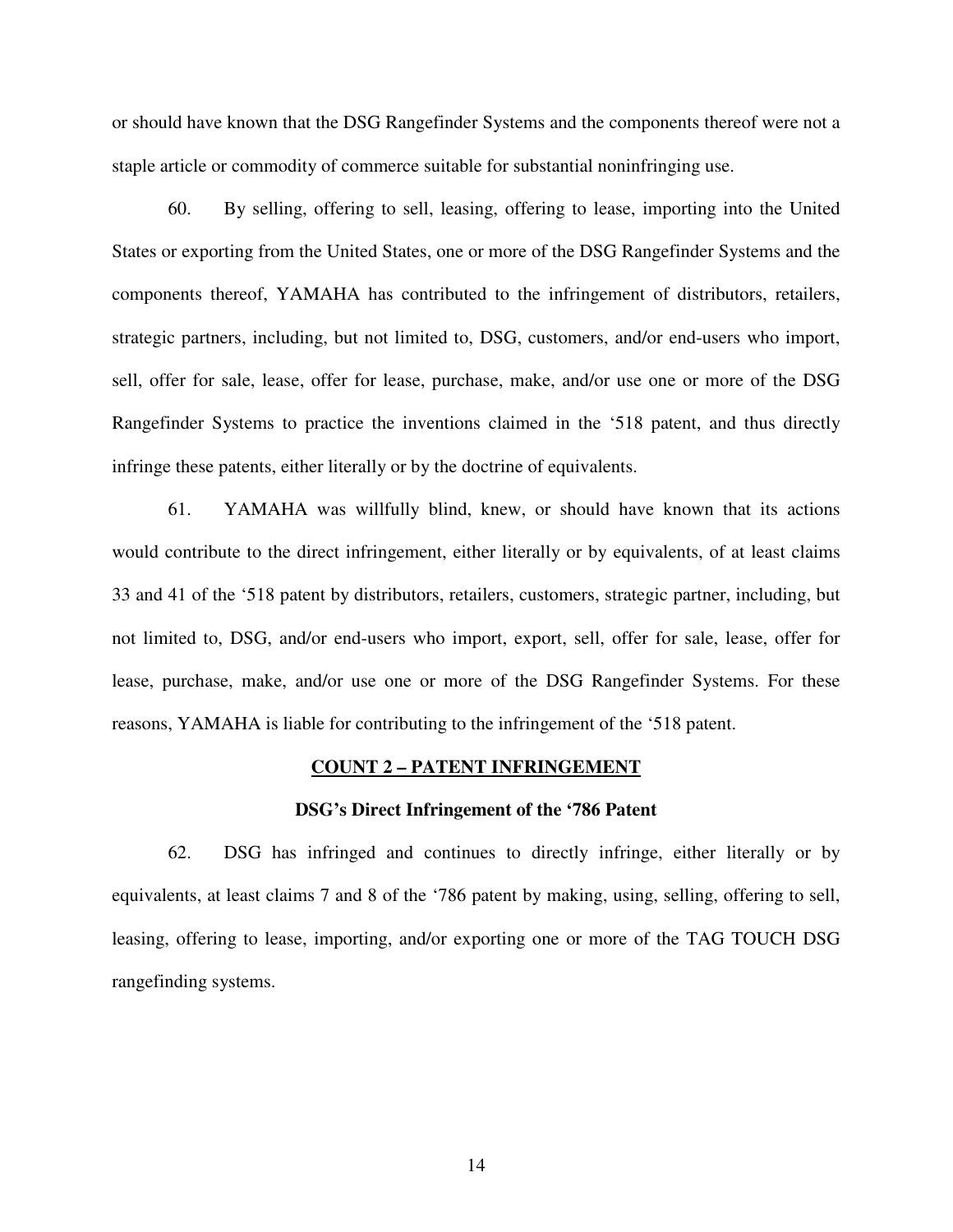#### **DSG's Inducement of Infringement of the '786 Patent**

63. In addition to its direct infringement of the '786 patent, DSG has infringed and continues to infringe the '786 patent by actively inducing direct infringement, either literally or by equivalents, of at least claims 7 and 8 of the '786 patent, by the public, DSG's distributors, DSG's retailers, DSG's partners, DSG's website users, customers, and/or end users who import, export, make, use, sell, offer to sell, lease and/or offer to lease one or more of the TAG TOUCH DSG rangefinding systems.

64. DSG had actual knowledge of the '786 patent prior to the filing of this complaint.

65. On or about August 31, 2007, GPS Industries, Inc., entered into an Asset Purchase Agreement with Uplink Corporation ("Uplink") to acquire Uplink's assets, including Uplink's intellectual property, which included the '786 patent. Prior to the execution of the Asset Purchase Agreement, Uplink was the owner of the rights, title and interest in and to the '786 patent.

66. DSG's Vice President of Sales, Robert Silzer, Jr., was the Chief Executive Officer of GPS Industries, Inc., at the time GPS Industries, Inc., entered into the Asset Purchase Agreement with Uplink to acquire Uplink's assets, including Uplink's intellectual property, which included the '786 patent.

67. DSG's President, Mr. Alex Doaga, was employed by GPS Industries, Inc., from approximately 2001 to July 2008. Mr. Doaga served as the Executive Vice President, Chief Technology Officer of GPS Industries, Inc. Mr. Doaga had actual knowledge of the '786 patent while employed at GPS Industries, Inc.

68. DSG has, since its inception and by virtue of its employment of Mr. Silzer and/or Mr. Doaga, been aware of and had actual knowledge of the '786 patent. Despite this knowledge,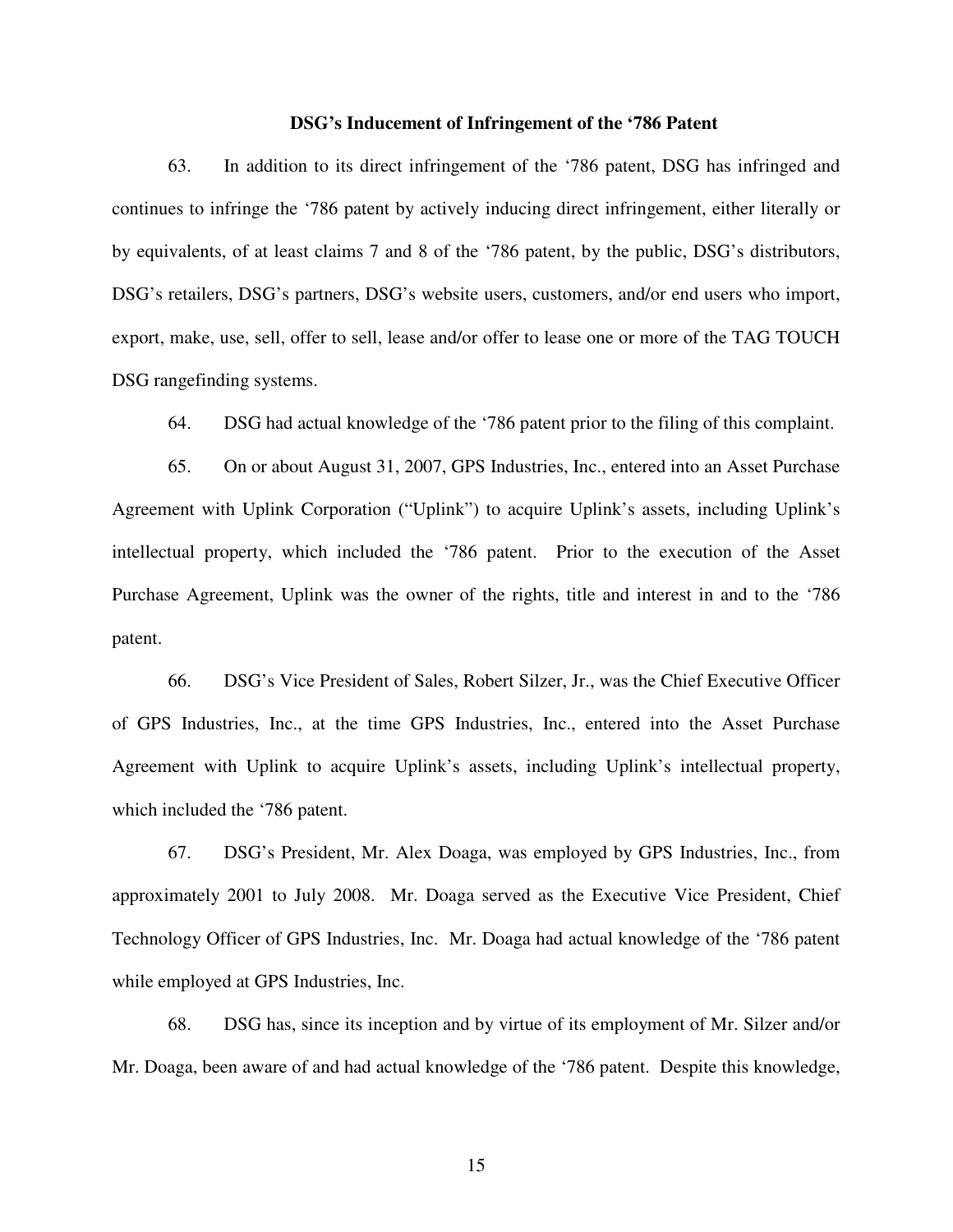DSG has continued to intentionally, actively, knowingly and willfully advertise about, import, export, sell, offer to sell, lease, and/or offer to lease one or more of the TAG TOUCH DSG rangefinding systems in or into the United States, at least through its own website, http://www.dsgtag.com/index.html, and its strategic sales and co-marketing partners, including but not limited to, E-Z-GO and YAMAHA.

69. Since becoming aware of the '786 patent, DSG's advertising and sales of one or more of the TAG TOUCH DSG rangefinding systems have intentionally, actively, knowingly and willfully contained and continue to contain instructions, directions, suggestions, and/or invitations that intentionally, actively, knowingly and willfully invite, entice, lead on, influence, prevail on, move by persuasion, cause, and/or influence the public, DSG's distributors, DSG's retailers, DSG's strategic partners, including but not limited to, E-Z-GO and YAMAHA, DSG's website users, customers, and/or end users to import, export, make, use, sell, offer to sell, lease, and/or offer to lease one or more of the TAG TOUCH DSG rangefinding systems, and/or use one or more of the TAG TOUCH DSG rangefinding systems to practice the inventions claimed in the '786 patent, and thus directly infringe the '786 patent, either literally or by equivalents.

70. Since becoming aware of the '786 patent, DSG was willfully blind, knew, or should have known that its distributors', retailers', strategic partners', including but not limited to, E-Z-GO and YAMAHA, website users', customers', end users', and/or the public's acts relative to importing, exporting, making, using, selling, offering to sell, leasing, and/or offering to lease one or more of the TAG TOUCH DSG rangefinding systems, and/or using one or more of the TAG TOUCH DSG rangefinding systems to practice the inventions claimed in the '786 patent, directly infringe the '786 patent, either literally or by equivalents. For these reasons, DSG is liable for inducing infringement of the '786 patent.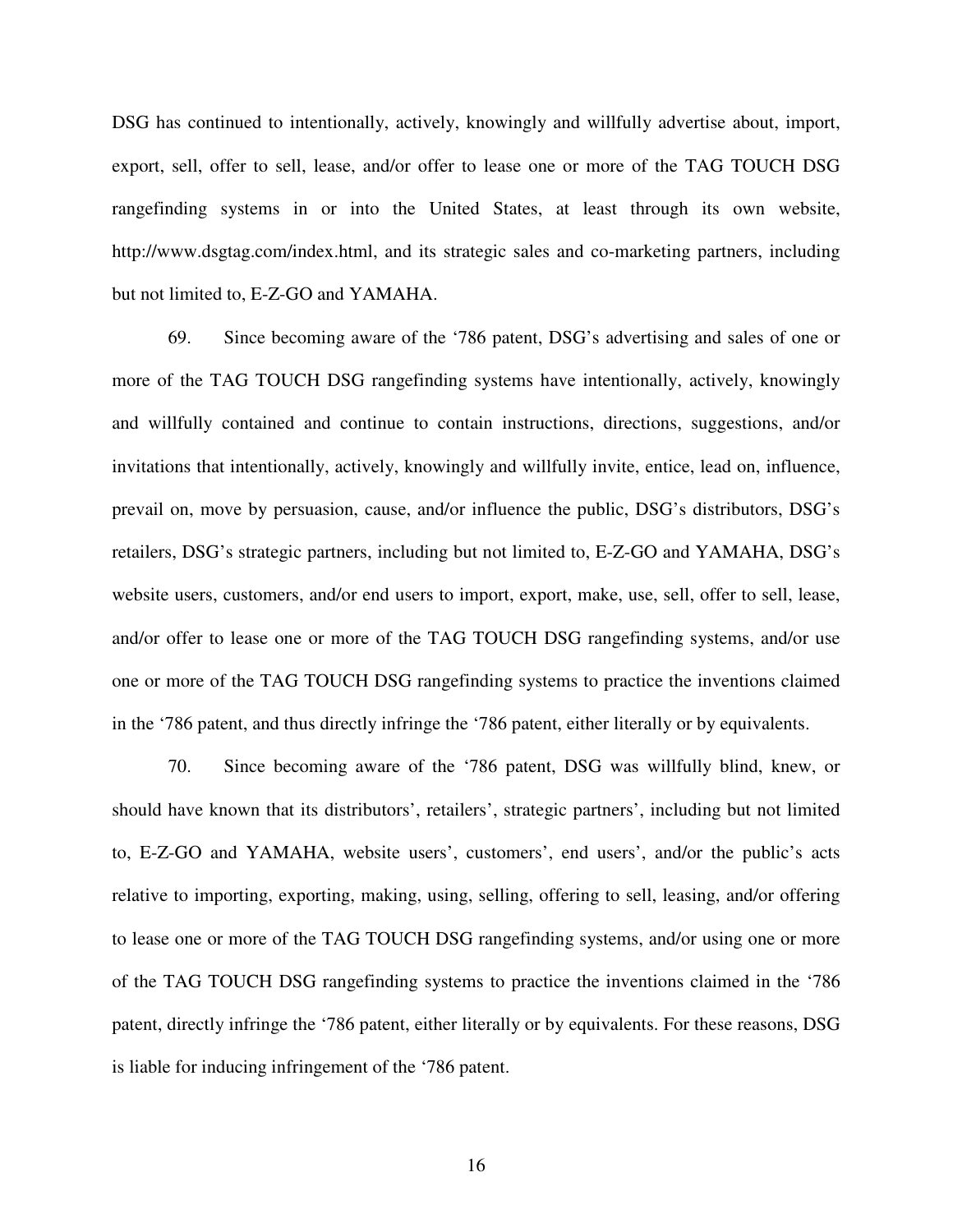#### **DSG's Contributory Infringement of the '786 Patent**

71. The TAG TOUCH DSG rangefinding system and the components thereof imported, exported, sold, made, operated, and/or serviced by DSG constitute a material part of the inventions claimed in the '786 patent and are not staple articles or commodities of commerce suitable for substantial non-infringing use.

72. Since becoming aware of the '786 patent, DSG was willfully blind, knew, or should have known that the TAG TOUCH DSG rangefinding system and the components thereof were especially made and/or especially adapted for use in infringing the '786 patent.

73. Since becoming aware of the '786 patent, DSG was willfully blind, knew, or should have known that the TAG TOUCH DSG rangefinding system and the components thereof were not a staple article or commodity of commerce suitable for substantial noninfringing use.

74. By selling, offering to sell, leasing, offering to lease, or importing into the United States one or more of the TAG TOUCH DSG rangefinding systems and the components thereof, DSG has contributed to the infringement of distributors, retailers, strategic partners, including but not limited to, E-Z-GO and YAMAHA, customers, and/or end-users who import, export, sell, offer for sale, lease, offer to lease, purchase, make, and/or use one or more of the TAG TOUCH DSG Rangefinding systems to practice the inventions claimed in the '786 patent, and thus directly infringe these patents, either literally or by the doctrine of equivalents.

DSG was willfully blind, knew, or should have known that its actions would contribute to the direct infringement, either literally or by equivalents, of at least claims 7 and 8 of the '786 patent by distributors, retailers, customers, strategic partners, including but not limited to, E-Z-GO and YAMAHA, and/or end-users who import, export, sell, offer for sale, lease, offer to lease, purchase, make, and/or use one or more of the TAG TOUCH DSG rangefinding systems. For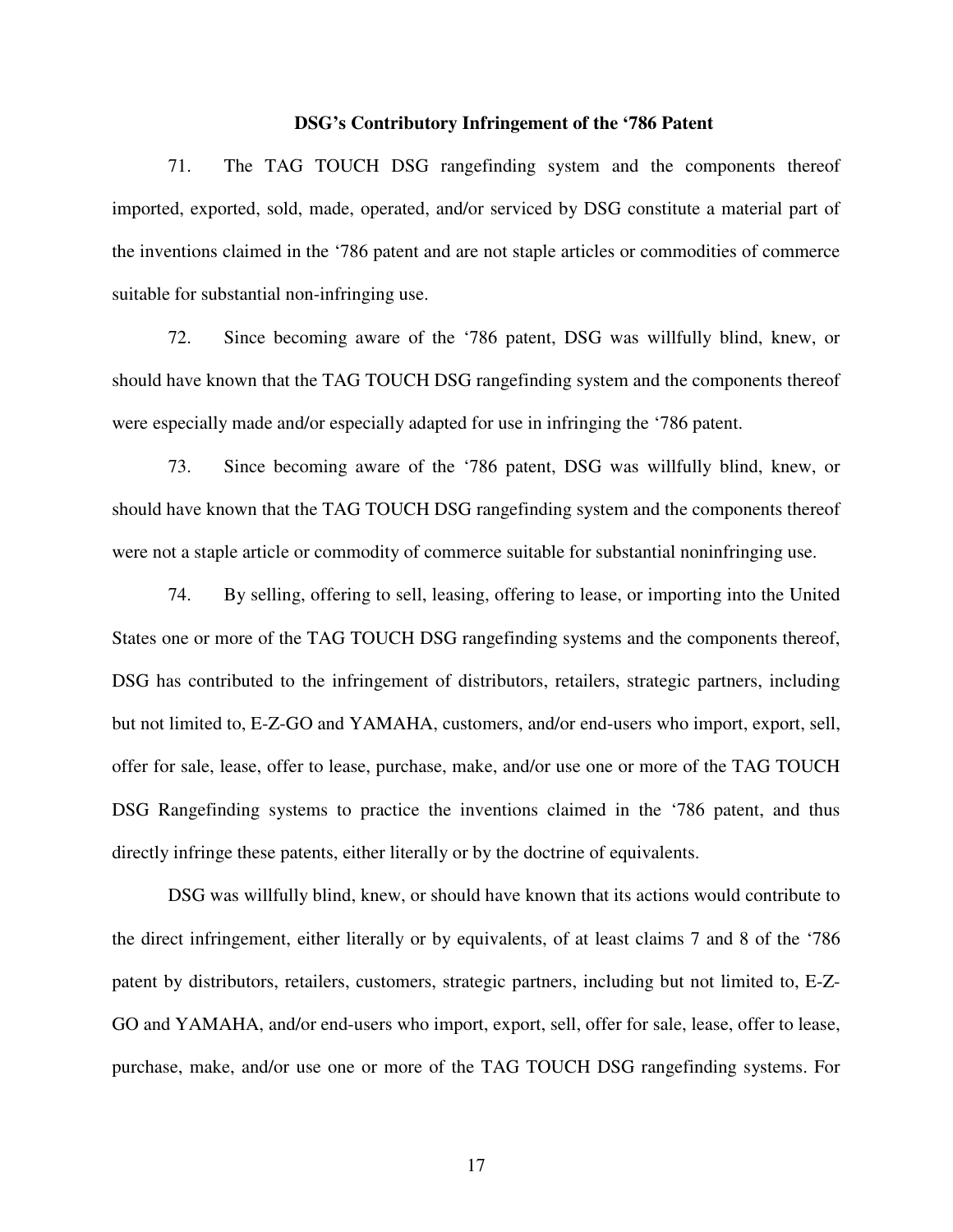these reasons, DSG is liable for contributing to the infringement of the '786 patent.

## **DAMAGES**

75. The infringement of the patents in suit as alleged above has injured, and continues to injure, GPSI. GPSI is thus entitled to recover damages adequate to compensate for the DEFENDANTS' infringement, including its lost profits, but which in no event can be less than a reasonable royalty.

76. DEFENDANTS have failed to obtain a license to practice the '518 patent, and have willfully and deliberately infringed the '518 patent.

77. DSG has failed to obtain a license to practice the '786 patent, and has willfully and deliberately infringed the '786 patent.

78. DEFENDANTS' infringement of the '518 patent is and has been willful and deliberate. Each DEFENDANT'S inducement and contributory infringement of the '518 patent is and has been willful and deliberate. Each of the DEFENDANTS have acted with knowledge of the '518 patent as alleged above. Each of the DEFENDANTS acted to infringe the '518 patent despite an objectively high likelihood that their actions constituted infringement of a valid patent. As a result, GPSI is entitled to increased damages under 35 U.S.C. § 284 and to attorneys' fees and costs incurred in prosecuting this action under 35 U.S.C. § 285.

79. DSG's infringement of the '786 patent is and has been willful and deliberate. DSG's inducement and contributory infringement of the '786 patent is and has been willful and deliberate. DSG has acted with knowledge of the '786 patent as alleged above. DSG has acted to infringe the '786 patent despite an objectively high likelihood that their actions constituted infringement of a valid patent. As a result, GPSI is entitled to increased damages under 35 U.S.C. § 284 and to attorneys' fees and costs incurred in prosecuting this action under 35 U.S.C.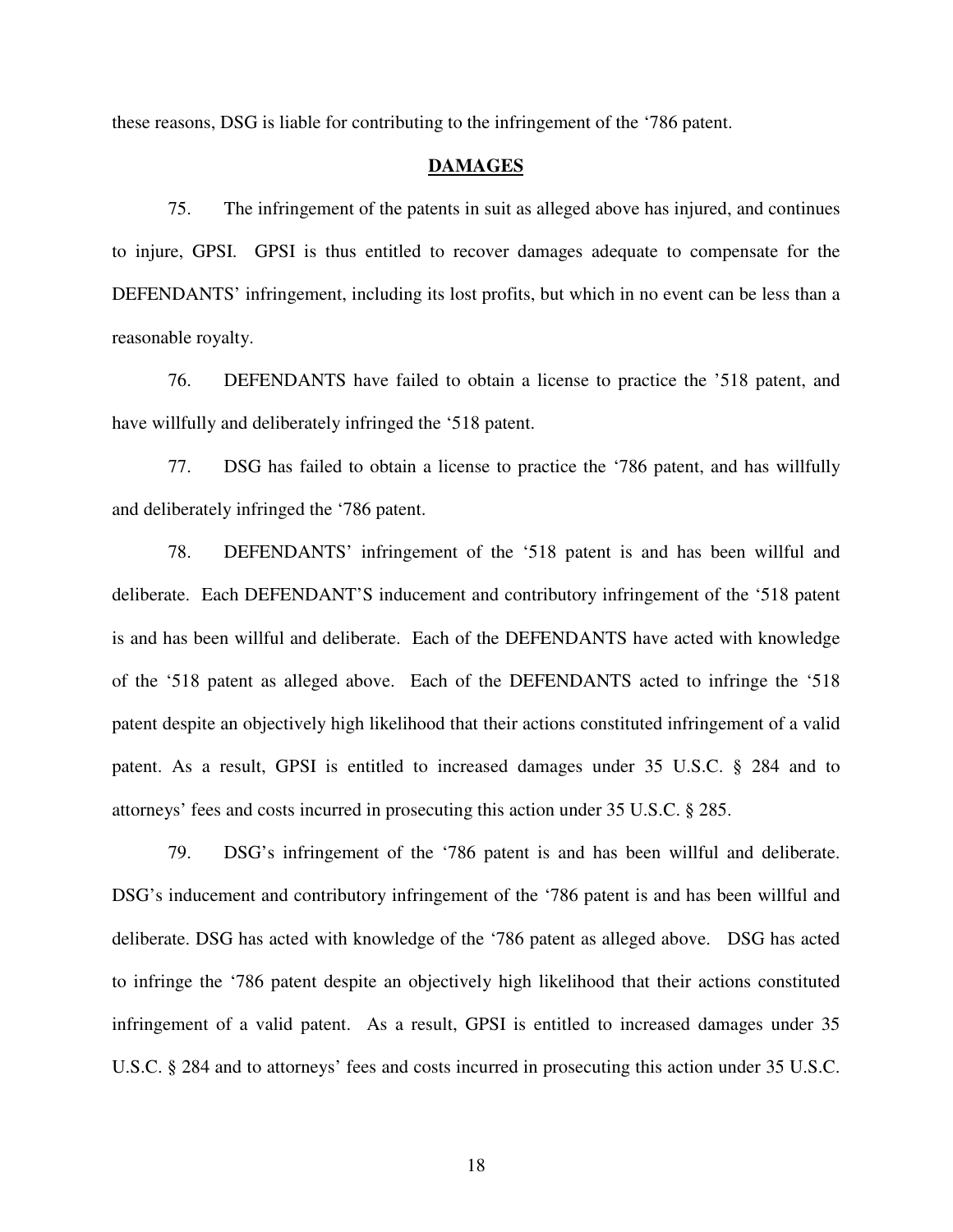§ 285.

80. DEFENDANTS' infringement of GPSI's exclusive rights under the '518 patent will continue to damage GPSI, causing irreparable harm for which there is no adequate remedy at law, unless enjoined by this Court.

81. DSG's infringement of GPSI's exclusive rights under the '786 patent will continue to damage GPSI, causing irreparable harm for which there is no adequate remedy at law, unless enjoined by this Court.

## **PRAYER FOR RELIEF**

WHEREFORE, GPSI prays for the following relief:

- A. An adjudication that DEFENDANTS have infringed and continue to infringe one or more claims of the '518 patent;
- B. An adjudication that DSG has infringed and continue to infringe one or more claims of the '786 patent;
- C. An adjudication that DEFENDANTS must account for and pay to GPSI all damages caused by the infringement of the '518 patent, which by statute can be no less than a reasonable royalty, together with pre-judgment interest;
- D. An adjudication that DSG must account for and pay to GPSI all damages caused by the infringement of the '786 patent, which by statute can be no less than a reasonable royalty, together with pre-judgment interest;
- E. An award of GPSI's enhanced damages, up to and including trebling of GPSI's damages pursuant to 35 U.S.C. § 284, for DEFENDANTS' willful infringement of the '518 patent;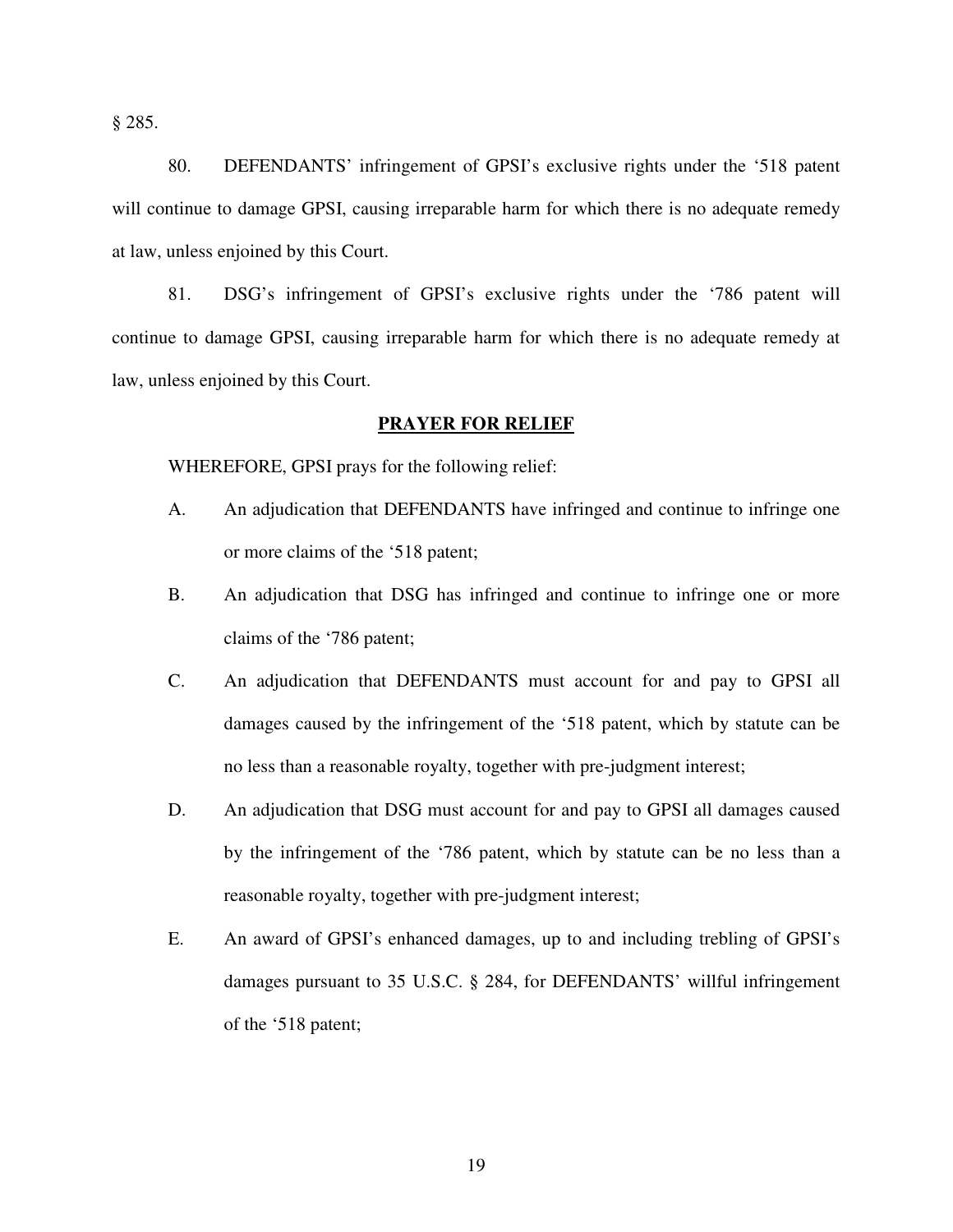- F. An award of GPSI's enhanced damages, up to and including trebling of GPSI's damages pursuant to 35 U.S.C. § 284, for DSG's willful infringement of the '786 patent;
- G. An award of GPSI's pre-judgment and post-judgment interest on the damages caused to it by reason of the DEFENDANTS' infringement of the '518 patent;
- H. An award of GPSI's pre-judgment and post-judgment interest on the damages caused to it by reason of the DSG's infringement of the '786 patent;
- I. The DEFENDANTS be required to account to GPSI for all gains and profits derived by DEFENDANTS from the described infringing acts;
- J. An award of GPSI's costs of suit and reasonable attorneys' fees pursuant to 35 U.S.C. § 285 due to the exceptional nature of this case, or as otherwise permitted by law;
- K. A grant of a permanent injunction pursuant to 35 U.S.C. § 283, enjoining DEFENDANTS from further acts of (1) infringement, (2) contributory infringement, and (3) actively inducing infringement with respect to the claims of the '518 patent;
- L. A grant of a permanent injunction pursuant to 35 U.S.C. § 283, enjoining DSG from further acts of (1) infringement, (2) contributory infringement, and (3) actively inducing infringement with respect to the claims of the '786 patent; and
- M. That GPSI be granted such other and further relief that is just and proper under the circumstances.

#### **DEMAND FOR JURY TRIAL**

GPSI demands a jury trial on all claims and issues so triable, including DEFENDANTS'